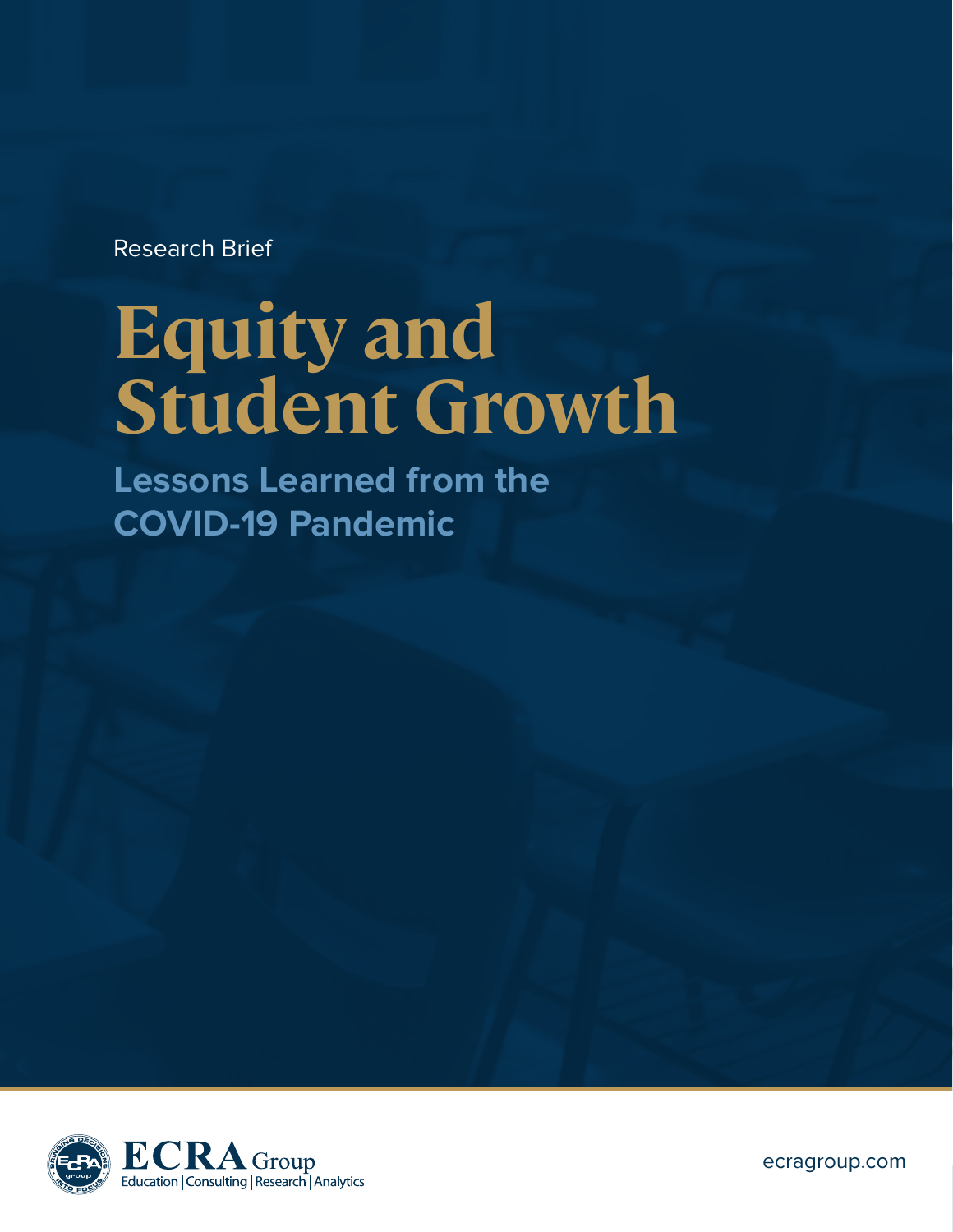

## **Table of Contents**

- Introduction
- Executive Summary of Findings
- Study Sample and Sample Characteristics
- Methodology
- Study Outcome
- Unfinished Learning Grades 2-8: Math
- Unfinished Learning by Student Group: Math
- Unfinished Learning Grades 2-8: Reading
- Unfinished Learning by Student Group: Reading
- Equity Through Impact
- Appendix A Math
- Appendix B Reading

**ECRA Group, Inc.** 1475 E. Woodfield Rd., 14th Floor Schaumburg, IL 60173 (847) 318-0072

ecragroup.com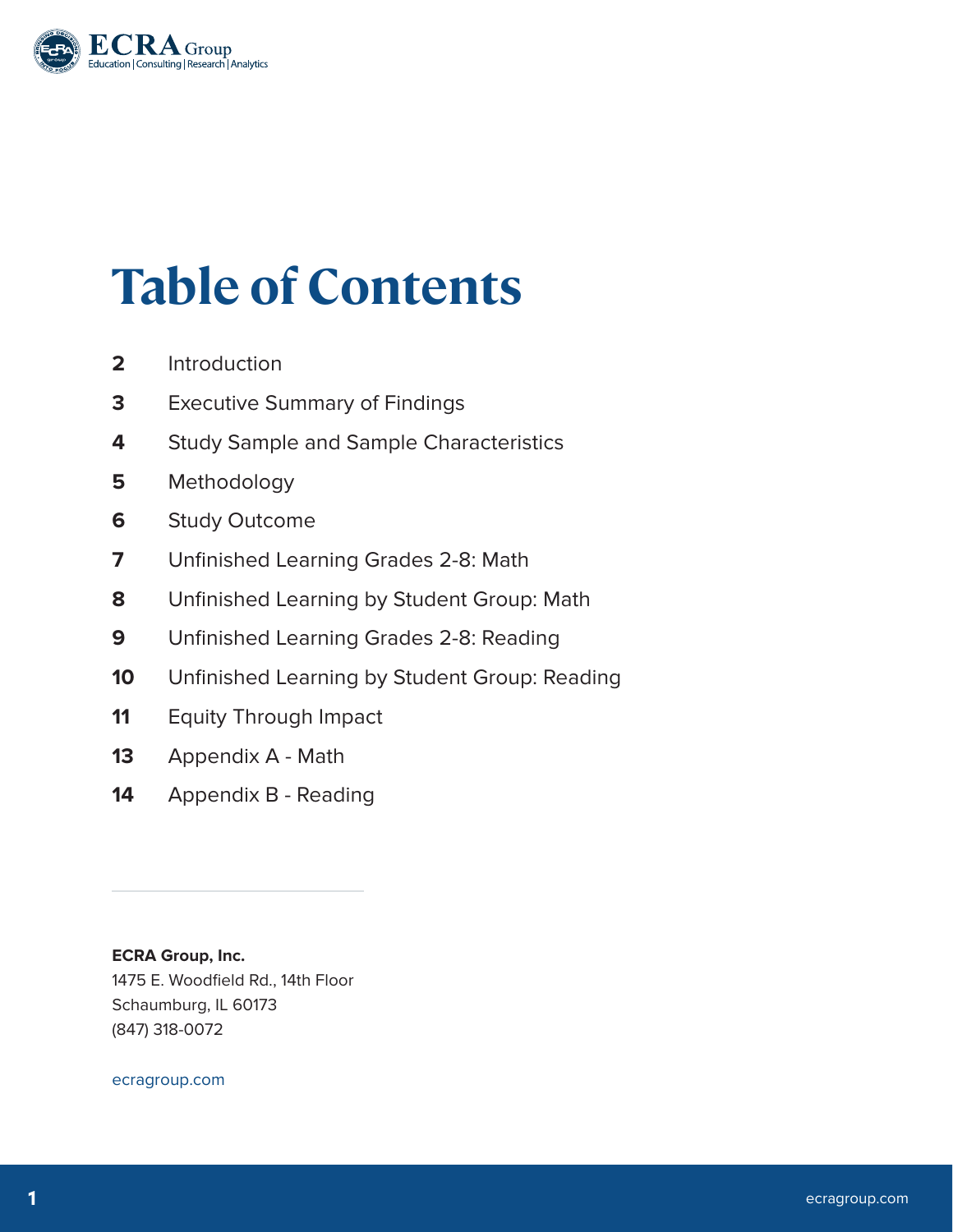## **Introduction**

At ECRA Group, we celebrate educational leaders and school districts across the nation and their response to a once-in-ahundred year pandemic. The overnight innovations while under immense pressure and the willingness of all educators to adapt is remarkable. Despite the seemingly insurmountable challenges, significant progress was made.

Educational leaders have observed, first-hand, the asymmetric impact the COVID-19 pandemic has had on students within their community. The ECRA study on equity and student growth over the span of the pandemic had three objectives:

- **1. Document the progress that students made**
- **2. Quantify the magnitude of unfinished learning for specific student groups**
- **3. Develop an analytic framework for school leaders to measure equity and growth recovery**

The study examined 67,081 students in Illinois grades 2 through 8 over the 15-month pandemic period beginning in the Winter of 2020 and ending in the Spring of 2021. The study used academic growth as the primary outcome. Academic growth is an important student outcome to assess learning rates of individual students, and to evaluate the effectiveness of equity efforts.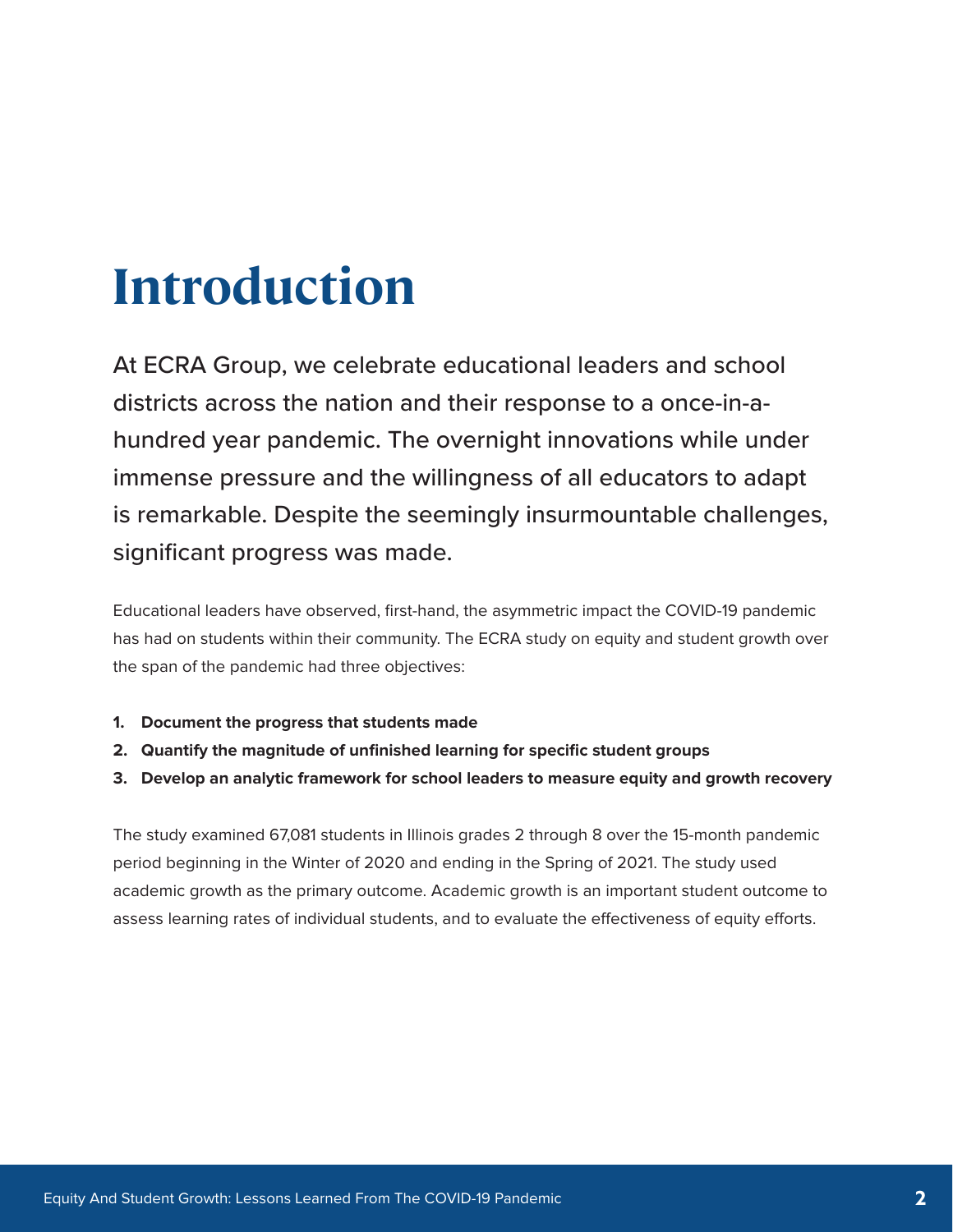

## **Executive Summary of Findings**

It is important to note that nationally the term learning loss has been used to refer to the impact of the pandemic on student growth. However, ECRA prefers the term unfinished learning as we believe it more accurately reflects the current evidence regarding learning rates during the pandemic. Students did grow academically during the pandemic. Some students did not finish their learning congruent with pre-pandemic expectations.

The study has three main findings:

- **• Students made significant progress over the course of the pandemic, but did not grow at rates consistent with pre-pandemic levels.** Overall, the study observed roughly 4.3 months of unfinished learning in reading and 4.9 months of unfinished learning in mathematics.
- **• The effects of the pandemic on student growth were asymmetric in that unfinished learning was far greater for certain student groups.** Students designated as Black, Hispanic, Low-Income, and English Language Learners were amongst the student groups that were most impacted by the pandemic.
- **• Some students grew at a rate equal to or better than pre-pandemic levels.** Despite the challenges faced, some students thrived.

**Months of learning recovery needed Math 4.9**



**Reading**

**Months of learning recovery needed**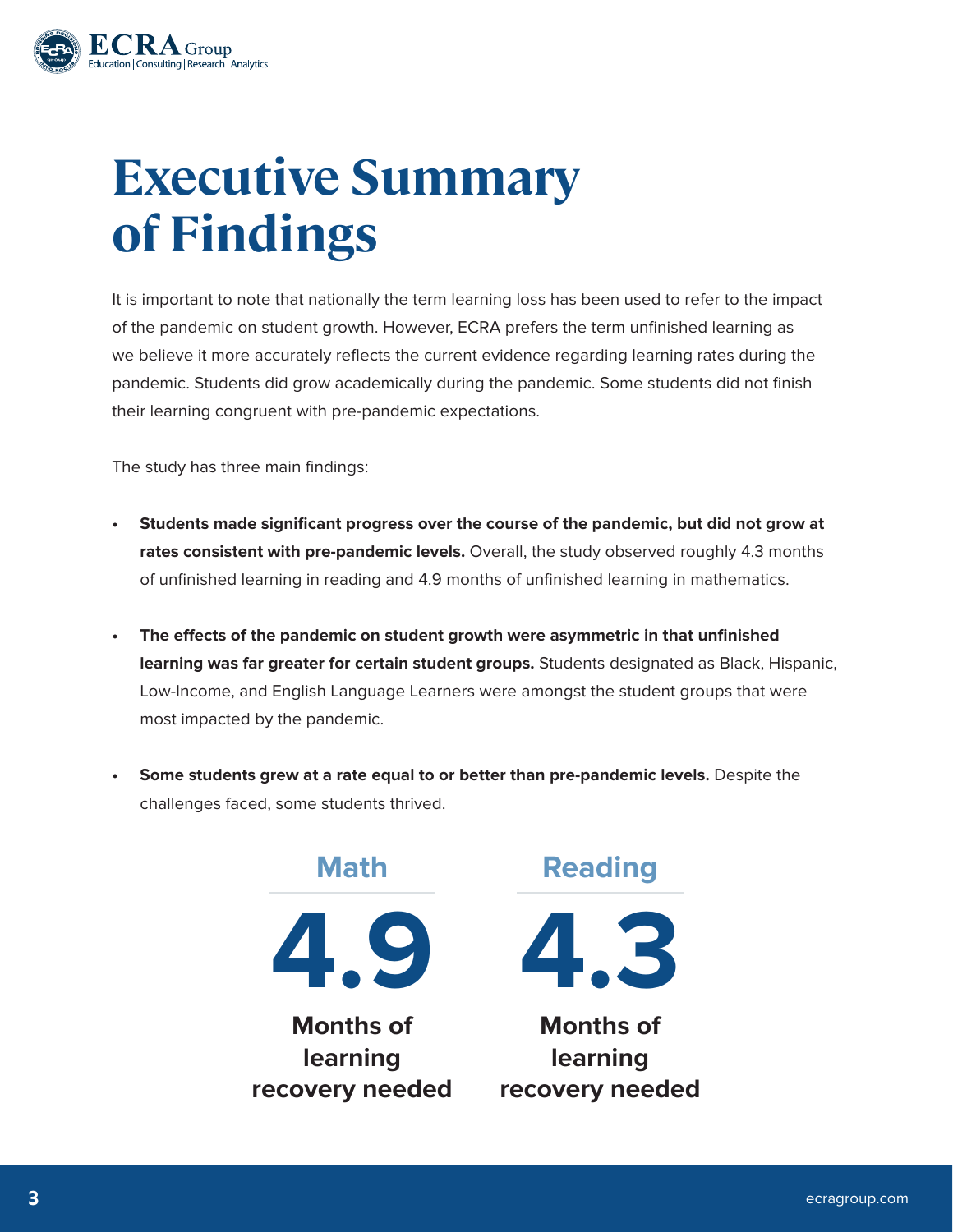## **Study Sample**



Results contained in this document are based on available assessment data on 67,081 students in Illinois grades 2 through 8.

## **Sample Characteristics**

The sample is representative of the state overall.

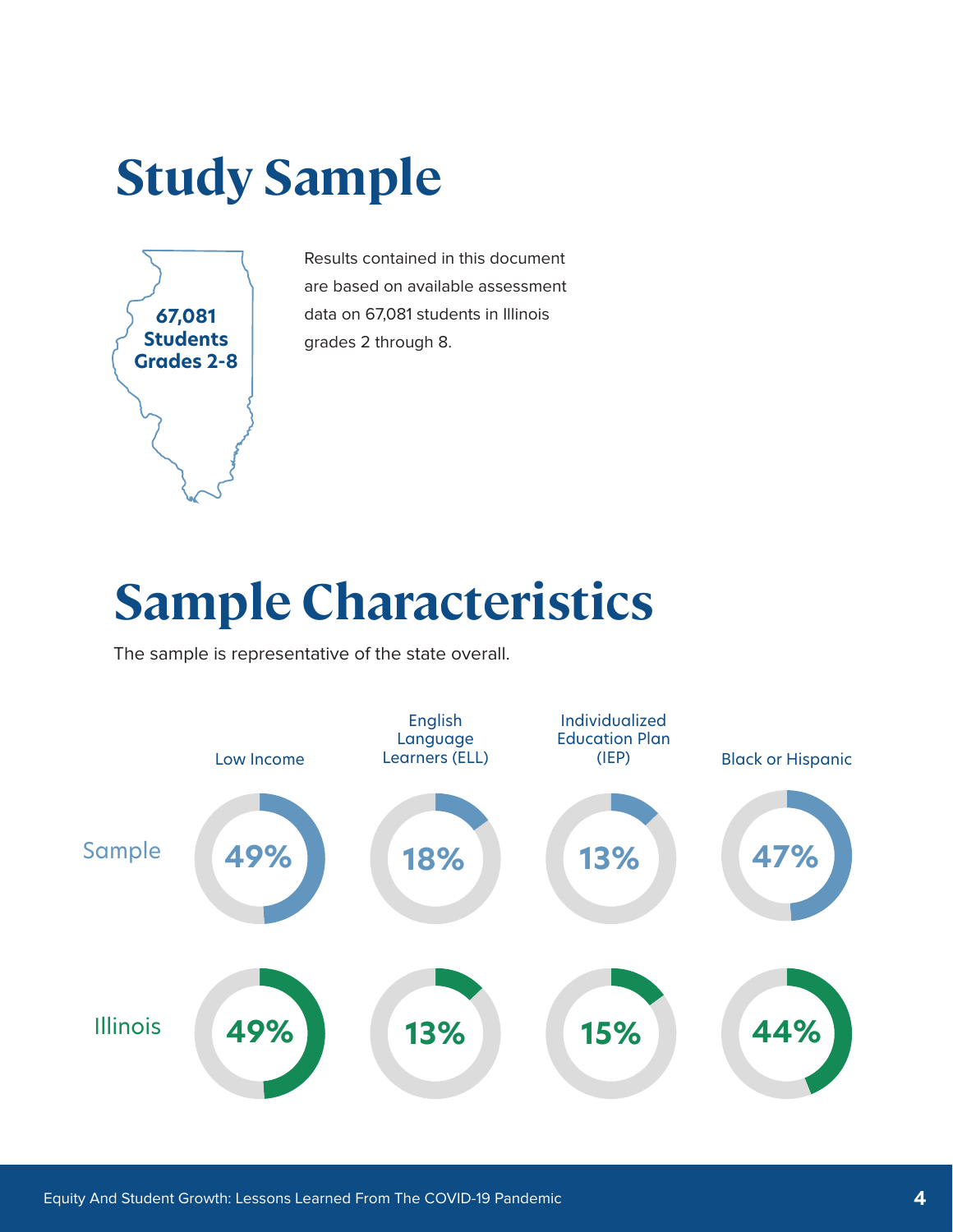

## **Methodology**

**Unfinished learning within the ECRA study is defined as the gap between an individual student's observed assessment performance in the Spring of 2021 compared to a personalized projection as to where the student would have likely performed had the pandemic never happened.** The period evaluated was from the Winter of 2020 to the Spring of 2021.

Personalized projections were established by training a predictive model using pre-pandemic data. The model learned the growth rates for each student leading up to the pandemic and generated a learning trajectory over the course of the pandemic under the assumption that COVID-19 had no impact. Personalized projections are unique to every student and are based on the histories of individual students and the growth trajectories of similar students within a local school district. Models were trained separately for each local school district within the study, and then combined across districts.



In essence, the analytic strategy compared observed learning trajectories over the course of the pandemic to learning trajectories that likely would have occurred if the pandemic never happened. Addressing the counterfactual of what would have likely happened to individual students had the COVID-19 pandemic never happened is the key to measuring unfinished learning and growth recovery.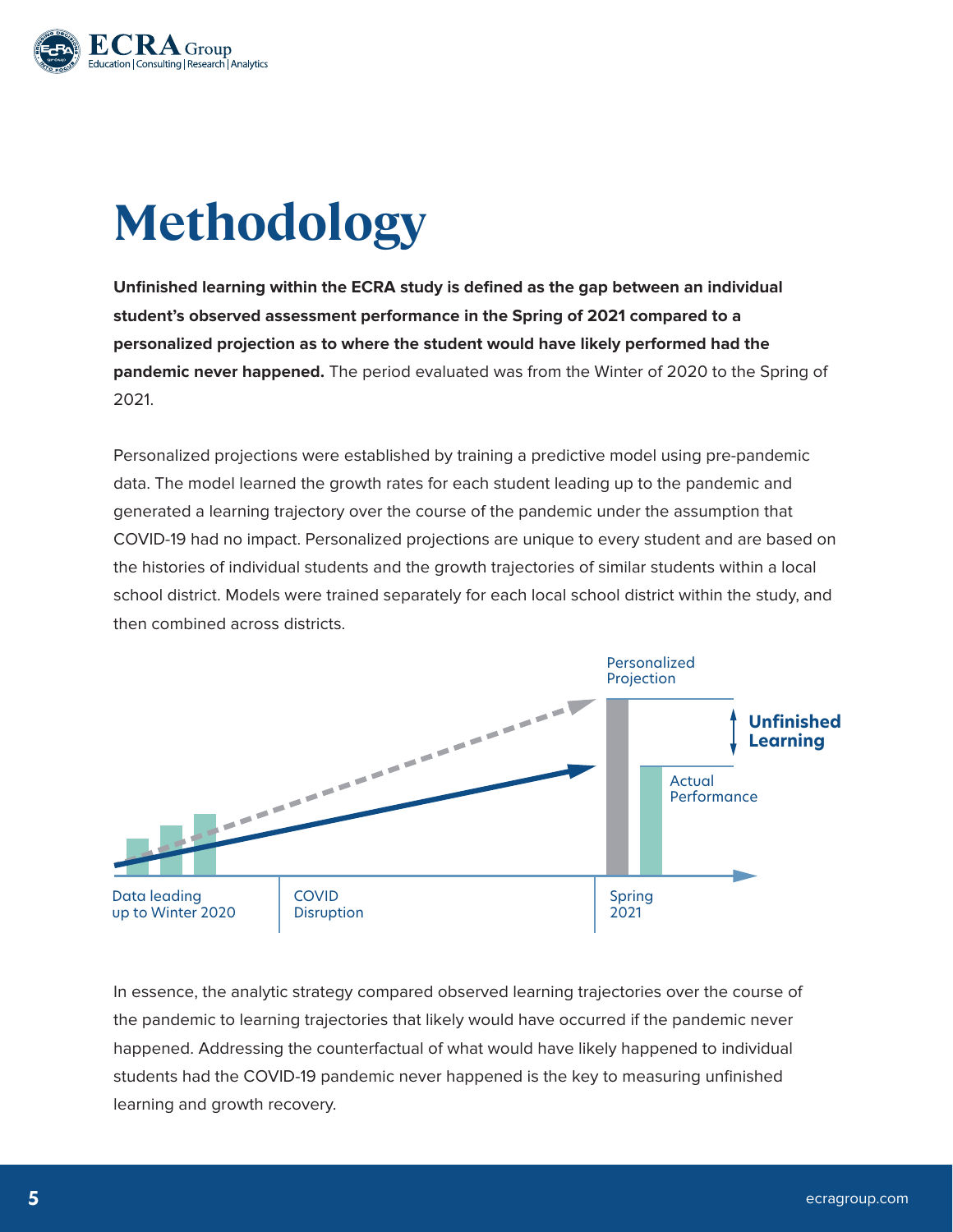## **Study Outcome**

**The outcome for the study was academic growth expressed as an effect size. Specifically, the effect size is the standardized difference between a student's performance and their projected performance on the metric of z-score.** Expressing student growth as an effect size has the advantage of leveraging decades of research on educational effect sizes and permits growth to be averaged across tests, subjects, and grades, or any other variables of interest – allowing for ease-of-use and actionable results through thresholds.

The study used research-based thresholds for educational effect sizes to categorize the degree of unfinished learning that exists.

An effect size of 0.0 reflects no impact of the pandemic on student learning. The following categories were applied:

- **Blue**  Learning rates better than pre-pandemic levels
- **Green** Learning rates consistent with pre-pandemic levels
- **Yellow** Unfinished learning
- **Red** Significant unfinished learning

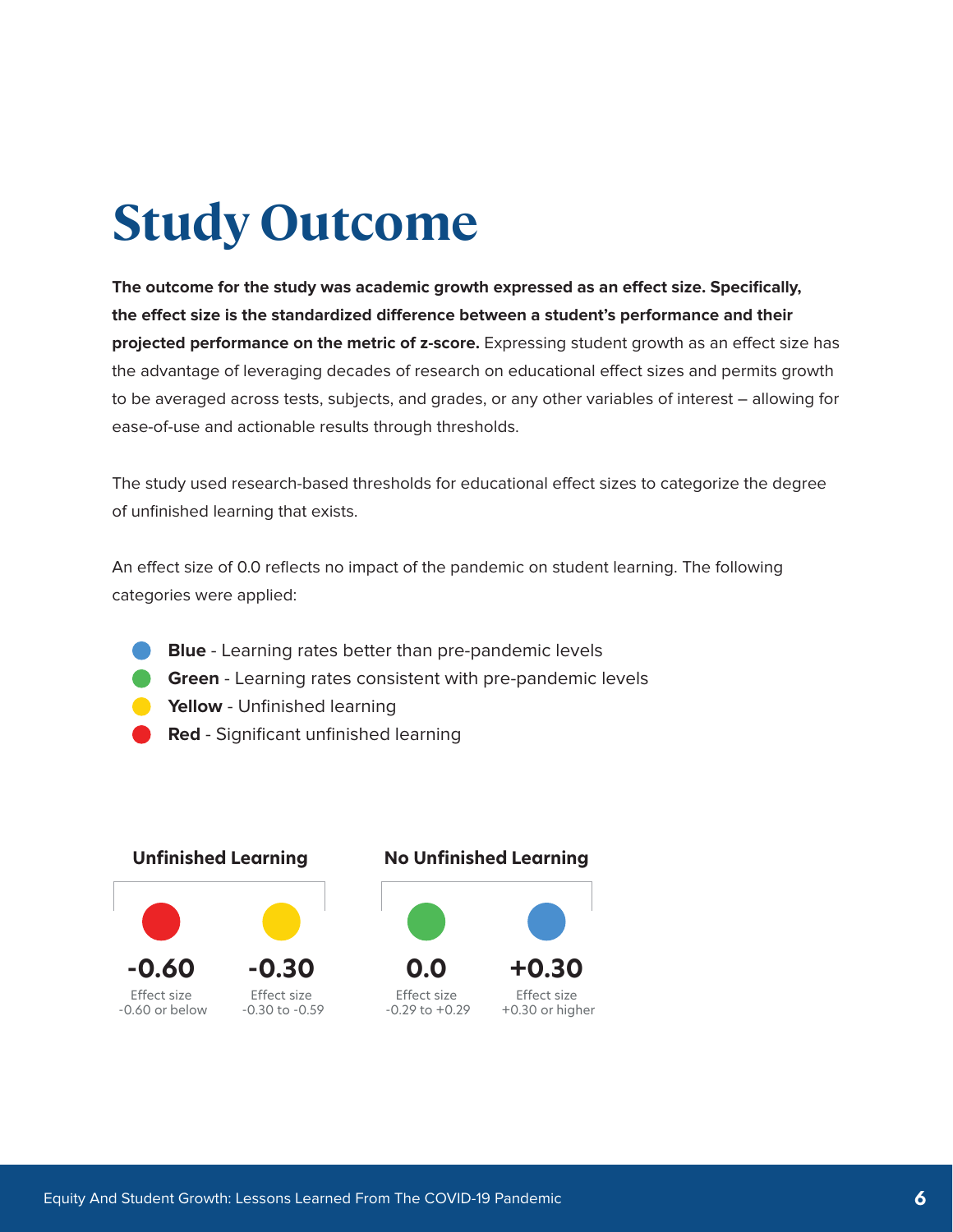

### **Unfinished Learning Grades 2-8**

#### **Math Effect Size**



If no progress between Winter 2020 and Spring 2021



Observed Effect Size



If no unfinished learning exists between Winter 2020 and Spring 2021

### **Math Effect Size Analysis**

Understanding the impact of the pandemic on student learning requires one to quantify where within the continuum of plausible math effects the study results lie.

An effect size of 0.0 reflects no unfinished learning – meaning the pandemic had no impact on mathematics.

We can use the study's predictive model to calculate the effect size corresponding to no progress during the pandemic – meaning students are at the same spot academically in math in the Spring of 2021 as they were in the Winter of 2020. This results in an effect size of -1.96.

Combined with the observed mathematics effect size of -0.80, the following findings emerged:

- **• Progress was made during the pandemic** in that the effect size for mathematics is well above the effect size of no progress.
- **• Unfinished learning exists** as the observed effect size of -0.80 is below zero and within the significant unfinished learning category, both statistically and from an educational relevance perspective. The -0.80 effect size suggests there is roughly 4.9 months of unfinished learning in math.

Qualitative analysis suggests that districts with more days of in-person learning tended to have less unfinished learning in math.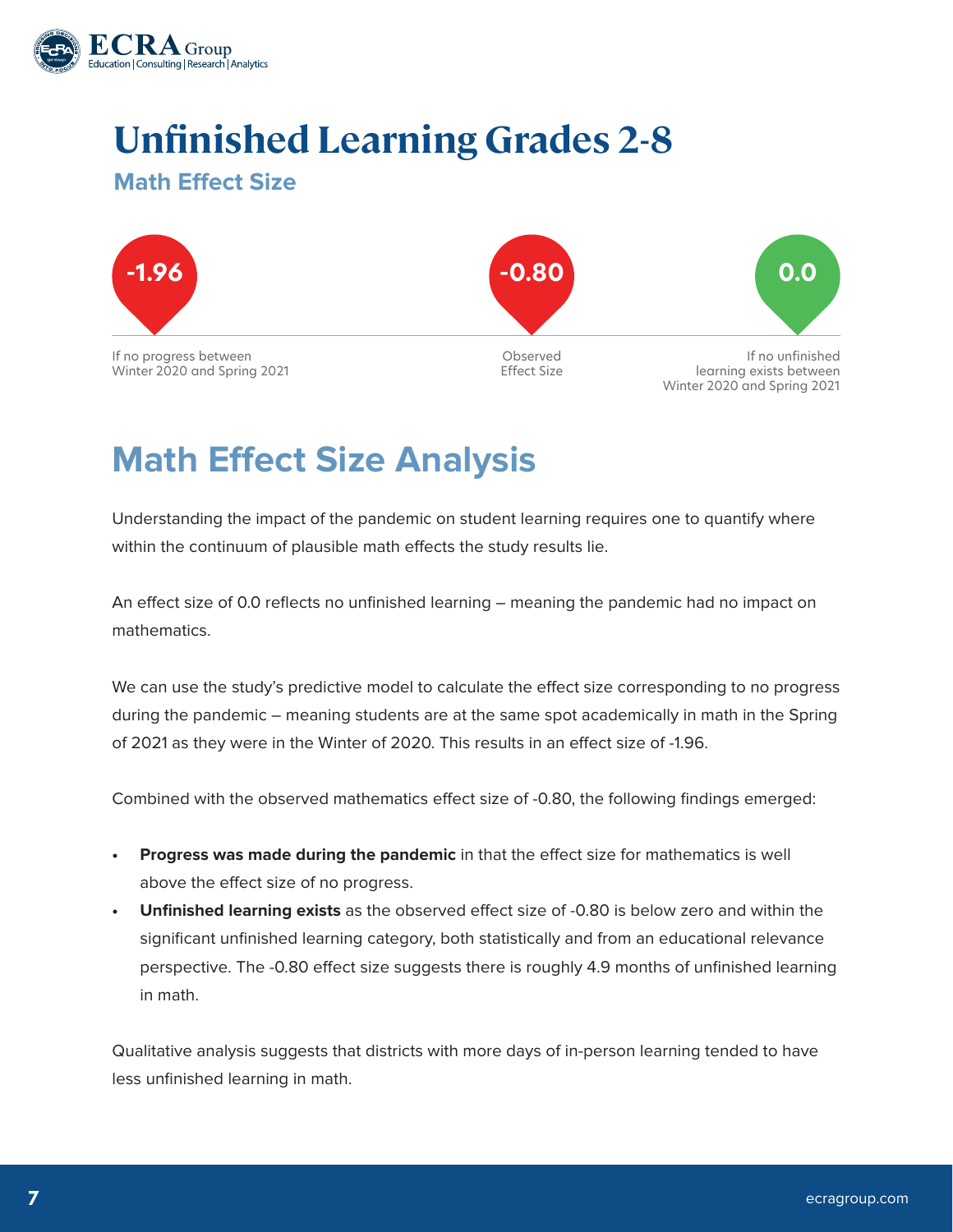

### **Unfinished Learning by Student Group Math**

### **Math Student Group Analysis**

The effects of the pandemic on unfinished learning in math are asymmetric in that some student groups have more unfinished learning than others.

**In general, students designated as Black, Hispanic, Low Income, and English Language Learners (ELL) have more unfinished learning than other student groups. All student groups showed unfinished learning in math.**

It is important to note that this finding is related to personalized student growth, and is distinct from the proficiency gap that existed prior to the pandemic. ECRA's research revealed that student groups are below where the same group would likely be had the pandemic never happened. The larger degree of unfinished learning that exists for some student groups indicates the proficiency gap is widening as some student groups are falling further behind.

It is imperative that our educational systems address this inequity as growth recovery plans are established.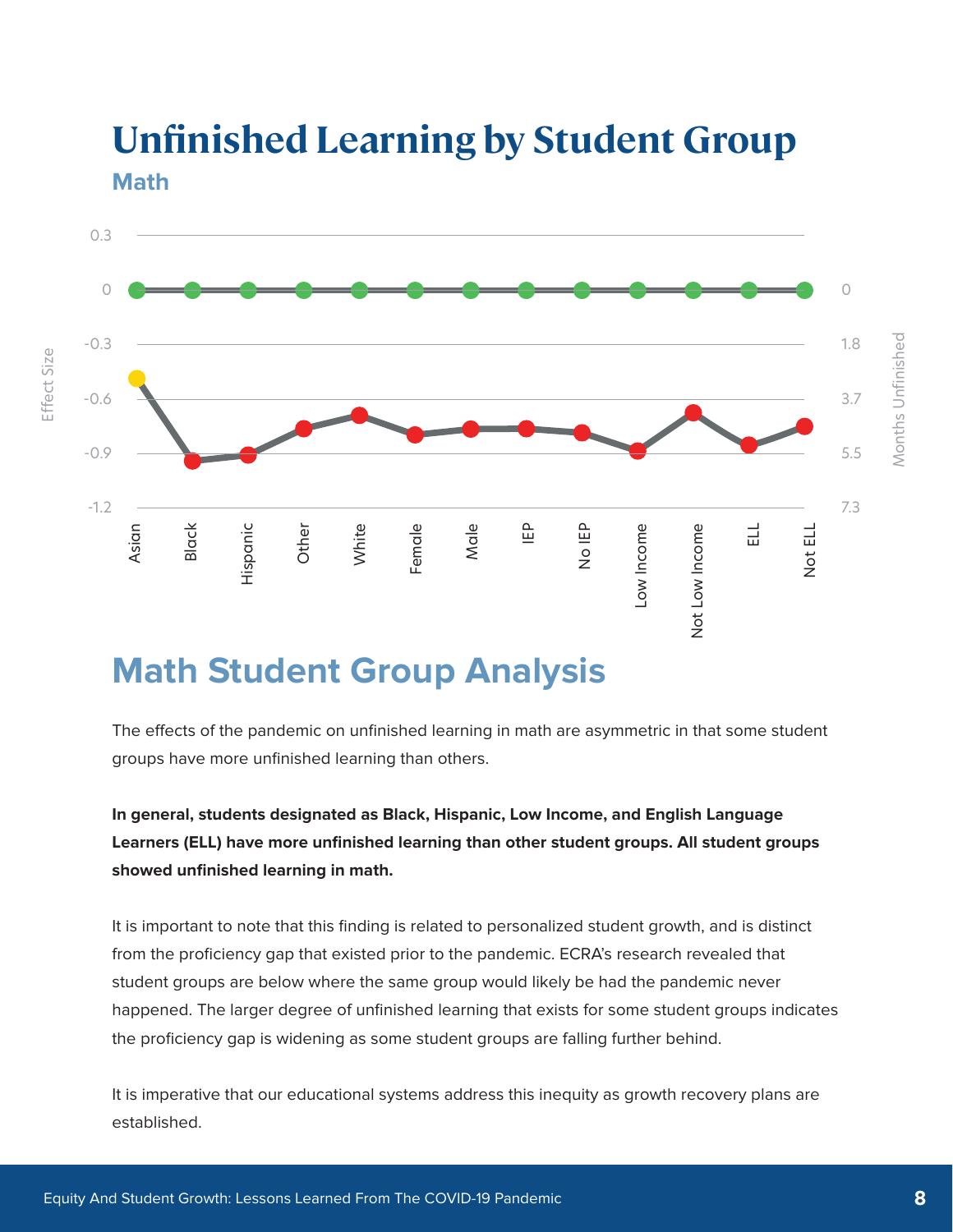

### **Unfinished Learning Grades 2-8**

#### **Reading Effect Size**



### **Reading Effect Size Analysis**

Understanding the impact of the pandemic on student learning requires one to quantify where within the continuum of plausible reading effects the study results lie.

An effect size of 0.0 reflects no unfinished learning – meaning the pandemic had no impact on reading.

We can use the study's predictive model to calculate the effect size corresponding to no progress during the pandemic – meaning students are at the same spot academically in reading in the Spring of 2021 as they were in the Winter of 2020. This results in an effect size of -1.44.

Combined with the observed reading effect size of -0.52, the following findings emerged:

- **• Progress was made during the pandemic** in that the effect size for reading is well above the effect size of no progress.
- **• Unfinished learning exists** as the observed effect size of -0.52 is below zero and within the unfinished learning category, both statistically and from an educational relevance perspective. The -0.52 effect size suggests there is roughly 4.3 months of unfinished learning in reading.

Qualitative analysis suggests that districts with more days of in-person learning tended to have less unfinished learning in reading.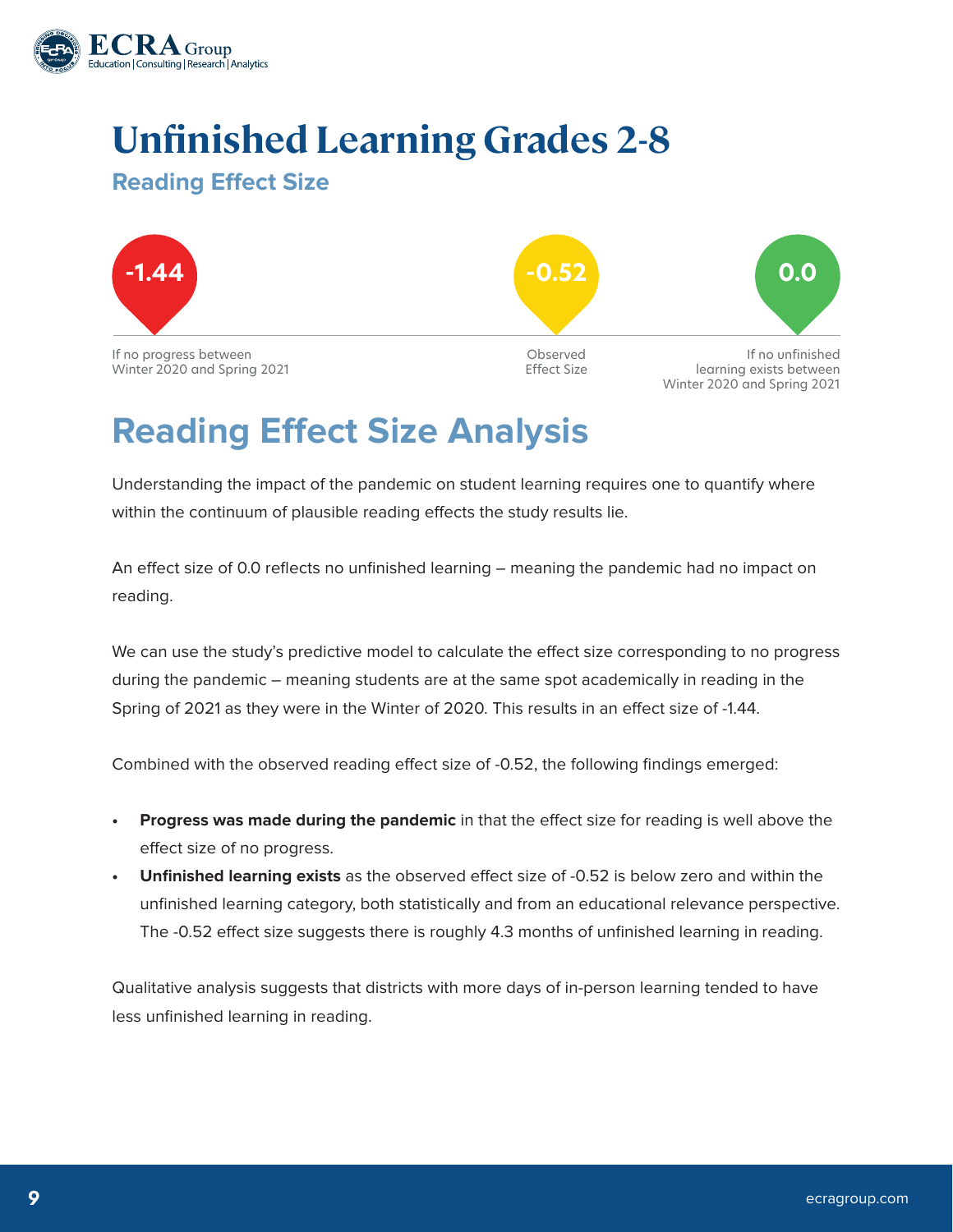

### **Unfinished Learning by Student Group Reading**

### **Reading Student Group Analysis**

The effects of the pandemic on unfinished learning in reading are asymmetric in that some student groups have more unfinished learning than others.

#### **In general, students designated as Black, Hispanic, Low Income, and English Language Learners (ELL) have more unfinished learning in reading than other student groups.**

It is important to note that this finding is related to personalized student growth, and is distinct from the proficiency gap that existed prior to the pandemic. ECRA's research reveals that student groups are below where the same group would likely be had the pandemic never happened. The larger degree of unfinished learning that exists for some student groups indicates the proficiency gap is widening as some student groups are falling further behind.

It is imperative that our educational systems address this inequity as growth recovery plans are established.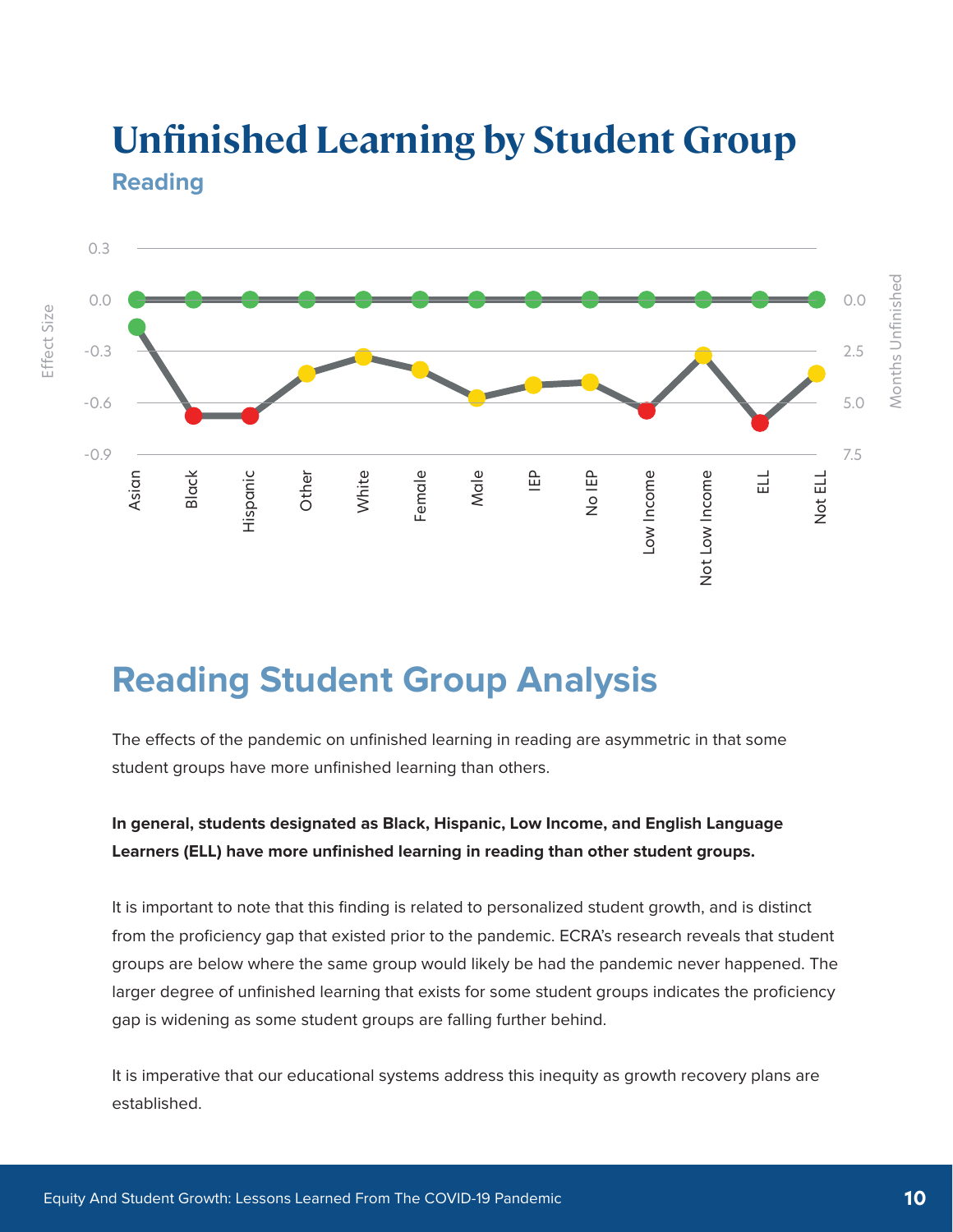

# **Equity Through Impact**

An analytic framework for school leaders to measure equity and growth recovery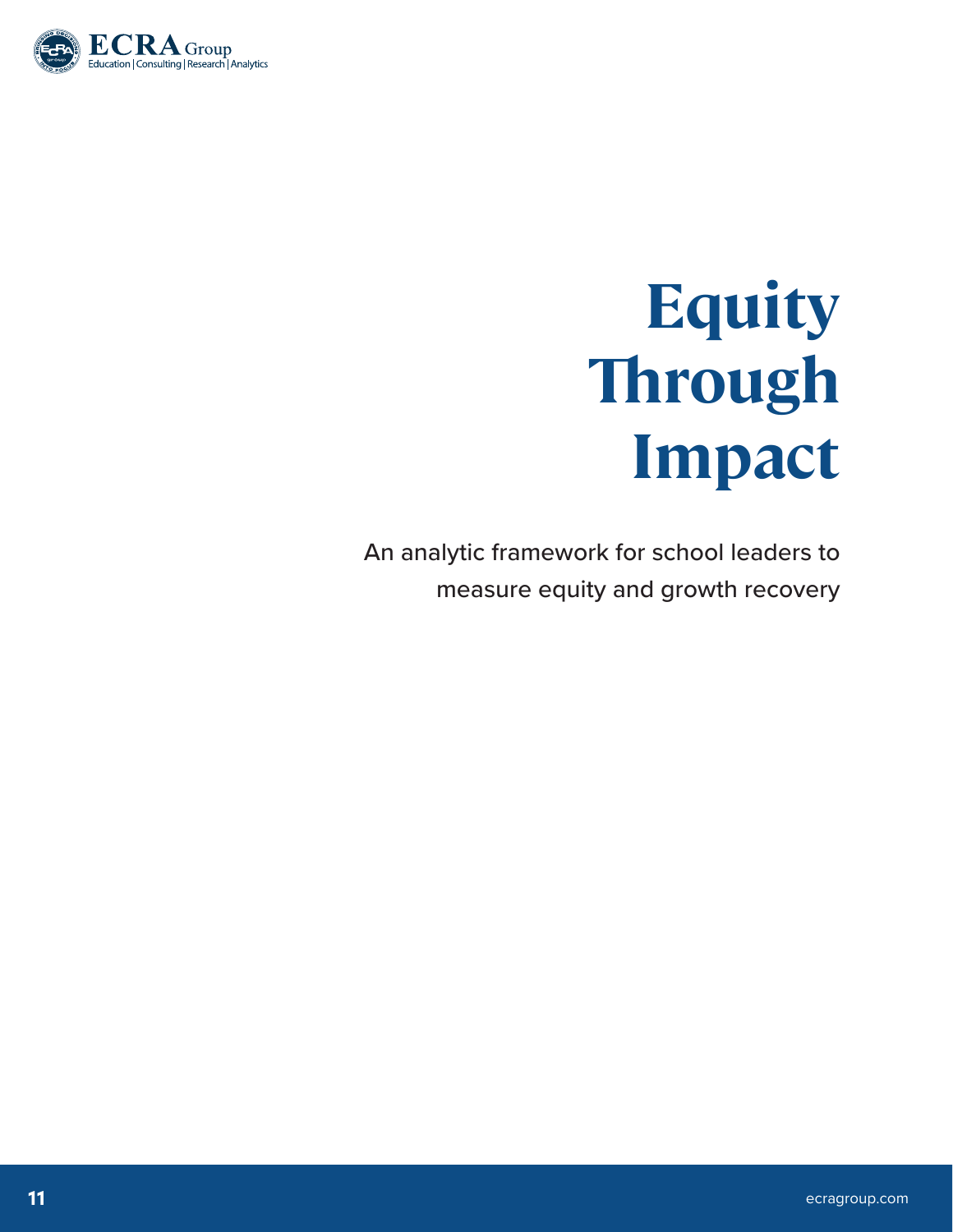### While equity and growth recovery initiatives take on many forms within school districts, personalized academic growth is an important outcome to measure impact.

The asymmetric impact of the pandemic presented in this report is a call to action for all educational leaders to assess the role they will play in supporting an equitable recovery.

**As an industry, we need to move beyond comparing student growth rates to national or state averages, toward student growth that compares students to themselves in a more personalized way.** This is accomplished by setting growth projections for students based on their own longitudinal profile as presented in this report. Personalized growth shifts the conversation from comparing students or groups of students to each other toward a growth mindset that rewards students for showing continuous improvement.

School leaders can use the approach of personalized effect sizes as an equity and growth recovery framework to:

**Monitor personalized academic growth for individual students**

**Document academic growth for student groups**

**Evaluate the impact and return on investment that equity initiatives are having on academic growth**

School leaders can leverage the research-based thresholds presented in this report to create actionable student groups, paying special attention to the unfinished and significant unfinished learning categories to drive equity initiatives. This analysis can be repeated in the fall, winter, and spring as new data become available to ensure an equitable growth recovery.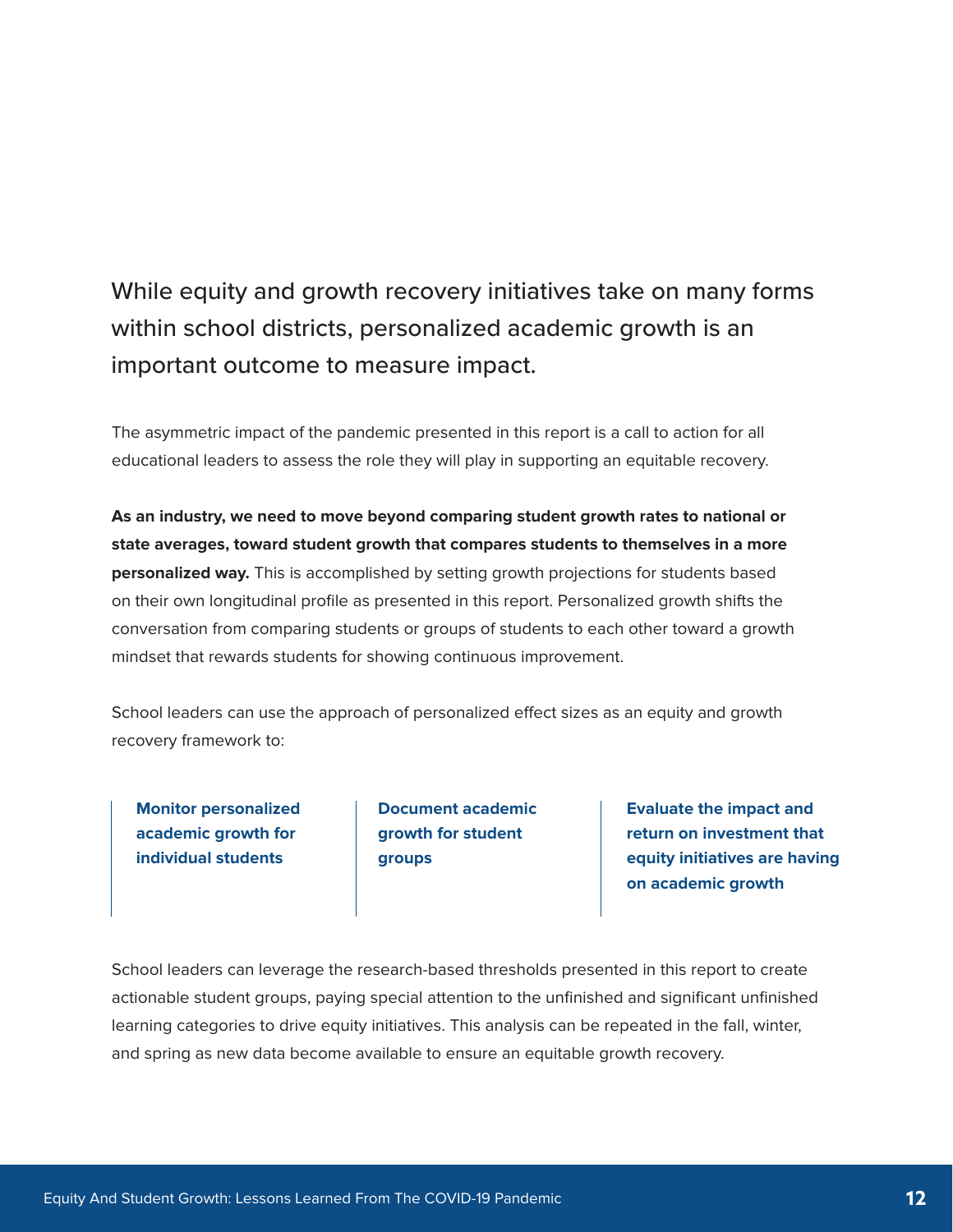

## **Appendix A - Math**

#### **Math - Grade Level Analysis**

| <b>Grade Level</b> | <b>Observed Effect Size</b> | <b>Months of Recovery Needed</b> |
|--------------------|-----------------------------|----------------------------------|
| Grade 2            | $-0.87$ $\bullet$           | 3.8                              |
| Grade 3            | $-0.86$ $\bullet$           | 4.3                              |
| Grade 4            | $-0.94$ $\bullet$           | 4.7                              |
| Grade 5            | $-0.90$ $\bullet$           | 5.5                              |
| Grade 6            | $-0.79$ $\bullet$           | 7.2                              |
| Grade 7            | $-0.67$ $\bullet$           | 5.3                              |
| Grade 8            | $-0.56$ $\bullet$           | 5.2                              |
| All                | $-0.80$ $\bullet$           | 4.9                              |

#### **Math - Student Designation Analysis**

| <b>Student Group</b> | <b>Observed Effect Size</b> | <b>Months of Recovery Needed</b> |
|----------------------|-----------------------------|----------------------------------|
| Asian                | $-0.47$ $\bullet$           | 2.9                              |
| <b>Black</b>         | $-0.94$ $\bullet$           | 5.8                              |
| Hispanic             | $-0.91$ $\bullet$           | 5.6                              |
| Other                | $-0.76$ $\bullet$           | 4.7                              |
| White                | $-0.68$ $\bullet$           | 4.2                              |
| Female               | $-0.80$ $\bullet$           | 4.9                              |
| Male                 | $-0.77$ $\bullet$           | 4.7                              |
| <b>IEP</b>           | $-0.76$ $\bullet$           | 4.7                              |
| No IEP               | $-0.79$ $\bullet$           | 4.8                              |
| Low Income           | $-0.89$ $\bullet$           | 5.4                              |
| Not Low Income       | $-0.68$ $\bullet$           | 4.2                              |
| <b>ELL</b>           | $-0.86$ $\bullet$           | 5.3                              |
| Not ELL              | $-0.75$ $\bullet$           | 4.6                              |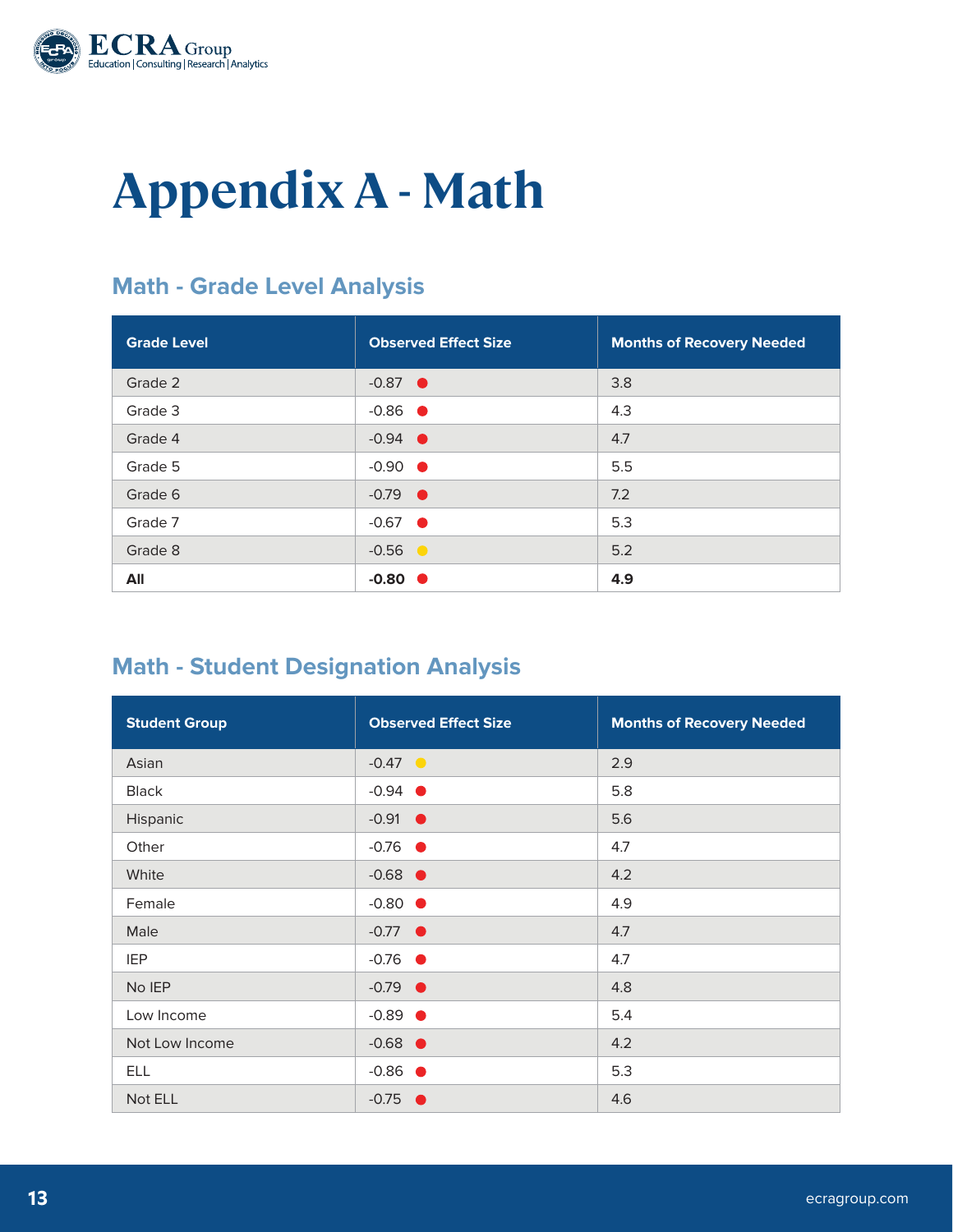## **Appendix B - Reading**

### **Reading - Grade Level Analysis**

| <b>Grade Level</b> | <b>Observed Effect Size</b> | <b>Months of Recovery Needed</b> |
|--------------------|-----------------------------|----------------------------------|
| Grade 2            | $-0.63$ $\bullet$           | 3.1                              |
| Grade 3            | $-0.45$ $\bullet$           | 2.8                              |
| Grade 4            | $-0.49$ $\bullet$           | 3.6                              |
| Grade 5            | $-0.58$ $\bullet$           | 5.4                              |
| Grade 6            | $-0.52$ $\bullet$           | 5.9                              |
| Grade 7            | $-0.51$ $\bullet$           | 6.5                              |
| Grade 8            | $-0.46$ $\bullet$           | 7.3                              |
| All                | $-0.52$ $\bullet$           | 4.3                              |

#### **Reading - Student Designation Analysis**

| <b>Student Group</b> | <b>Observed Effect Size</b> | <b>Months of Recovery Needed</b> |
|----------------------|-----------------------------|----------------------------------|
| Asian                | $-0.17$ $\bullet$           | 1.5                              |
| <b>Black</b>         | $-0.69$ $\bullet$           | 5.7                              |
| Hispanic             | $-0.69$ $\bullet$           | 5.7                              |
| Other                | $-0.44$ $\bullet$           | 3.7                              |
| White                | $-0.34$ $\bullet$           | 2.9                              |
| Female               | $-0.41$ $\bullet$           | 3.4                              |
| Male                 | $-0.58$ $\bullet$           | 4.9                              |
| <b>IEP</b>           | $-0.51$ $\bullet$           | 4.2                              |
| No IEP               | $-0.49$ $\bullet$           | 4.1                              |
| Low Income           | $-0.66$ $\bullet$           | 5.5                              |
| Not Low Income       | $-0.33$ $\bullet$           | 2.8                              |
| <b>ELL</b>           | $-0.74$ $\bullet$           | 6.1                              |
| Not ELL              | $-0.44$ $\bullet$           | 3.7                              |